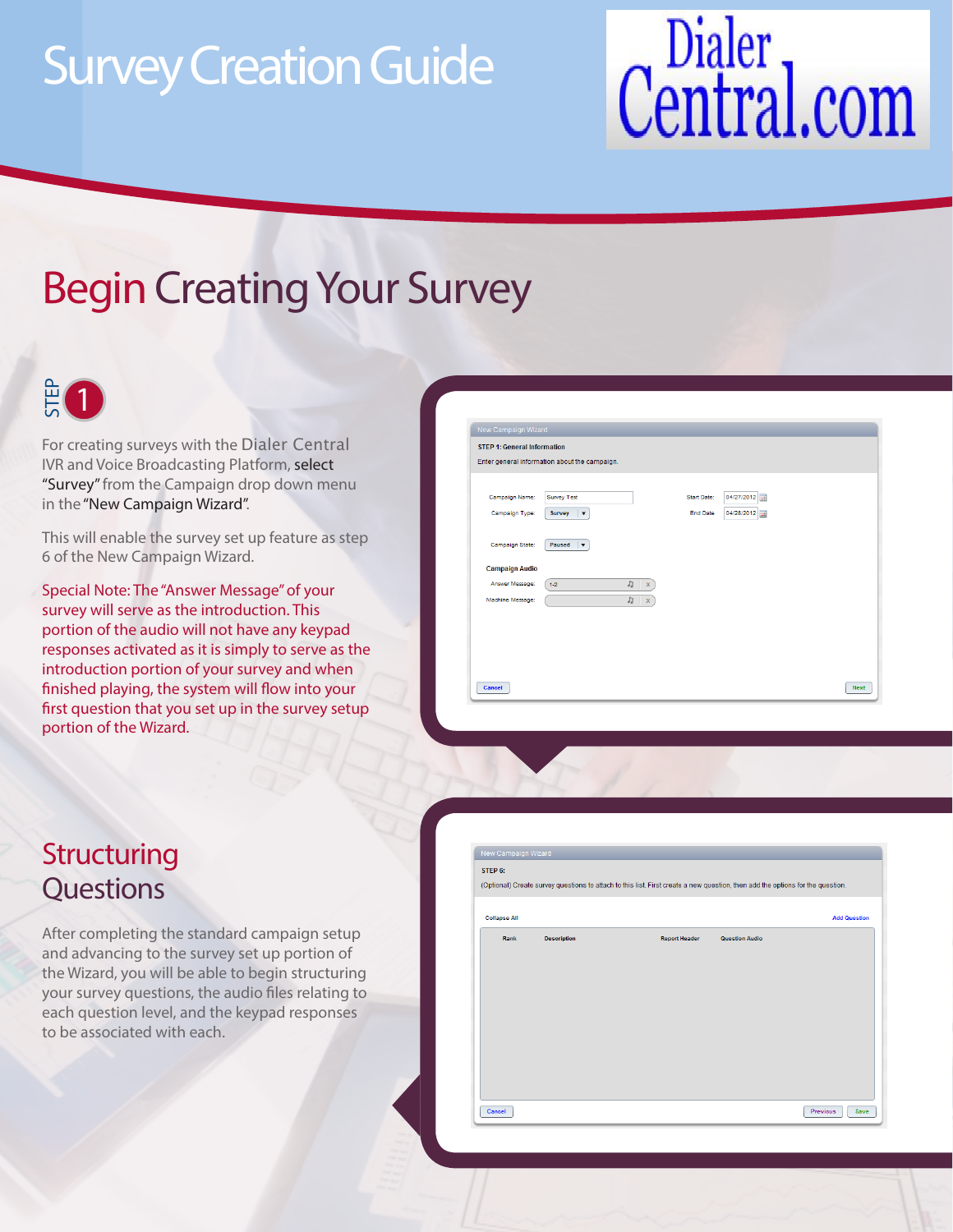# Dialer<br>Central.com

## $\frac{2}{5}$ 2

**Add Question** 

 $J = x$ )

**Add Option** 

Previous Save

To begin setting up your survey, click the "add question" button. Clicking this button adds your first question.

"Definition" is the name of the question as it will appear in any summaries and statistics within the platform.

"Report Header" is the name that will be assigned to the column in your Dial Detail Download which is the raw data extract from the system that will contain the responses collected for this question.

"Question Audio" is the field that you will assign that particular question's audio file to, using the same audio manager interface system as the Answer Machine message fields in step 1 of the New Campaign Wizard, press the Music Note icon on the right hand side of the field.

| New Campaign Wizard                                                                                                            |                     |
|--------------------------------------------------------------------------------------------------------------------------------|---------------------|
| STEP 6:                                                                                                                        |                     |
| (Optional) Create survey questions to attach to this list. First create a new question, then add the options for the question. |                     |
|                                                                                                                                |                     |
| <b>Collapse All</b>                                                                                                            | <b>Add Question</b> |
| Rank<br><b>Description</b><br><b>Report Header</b><br><b>Question Audio</b>                                                    |                     |
| $\div$<br>$\overline{\mathbf{v}}$<br>JJ<br>o<br>$\bar{\mathbf{x}}$                                                             | $\pmb{\times}$      |
| <b>DTMF</b><br><b>Action</b>                                                                                                   | <b>Add Option</b>   |
| $\boldsymbol{\mathsf{x}}$<br>0<br>$\blacktriangledown$<br><b>Next</b><br>$\blacktriangledown$                                  |                     |
| <b>Next</b><br>$\boldsymbol{\varkappa}$<br>1<br>$\overline{\mathbf{v}}$<br>$\blacktriangledown$                                |                     |
| $\mathbf 2$<br><b>Next</b><br>$\boldsymbol{\varkappa}$<br>$\boldsymbol{\mathrm{v}}$<br>$\blacktriangledown$                    |                     |
| 3<br>$\blacktriangledown$<br>$\blacktriangledown$<br>$\pmb{\times}$<br><b>Next</b>                                             |                     |
|                                                                                                                                |                     |
|                                                                                                                                |                     |
|                                                                                                                                |                     |
| <b>Previous</b><br>Cancel                                                                                                      | Save                |
|                                                                                                                                |                     |

(Optional) Create survey questions to attach to this list. First create a new question, then add the options for the question

Question Audio

STEP 6:

**Collapse All** 

 $\overline{\phantom{0}}$   $\overline{\phantom{0}}$ 

Cancel

**Rank** 

 $\Rightarrow$ 

**DTMF** 

**Description** 

Action

#### STEP 3

With the 1st question level now set up, you will then add the key press responses to be active for this question. To begin doing this click "Add Option" which is located on the right hand side, directly below the question you will be adding these options to. **Example 18**<br>To begin<br>To begin<br>"Definiti will app<br>"Report<br>assigned System to system to this a<br>"Questic assign thas the A<br>Step to the Note icc<br>Note icc<br>Step the Note icc<br>directly<br>thee of this a<br>Option"<br>directly<br>these of Whe

When you have added an option, you will assign the "DTMF" number. This is the key on the telephone that will be associated with an "Action"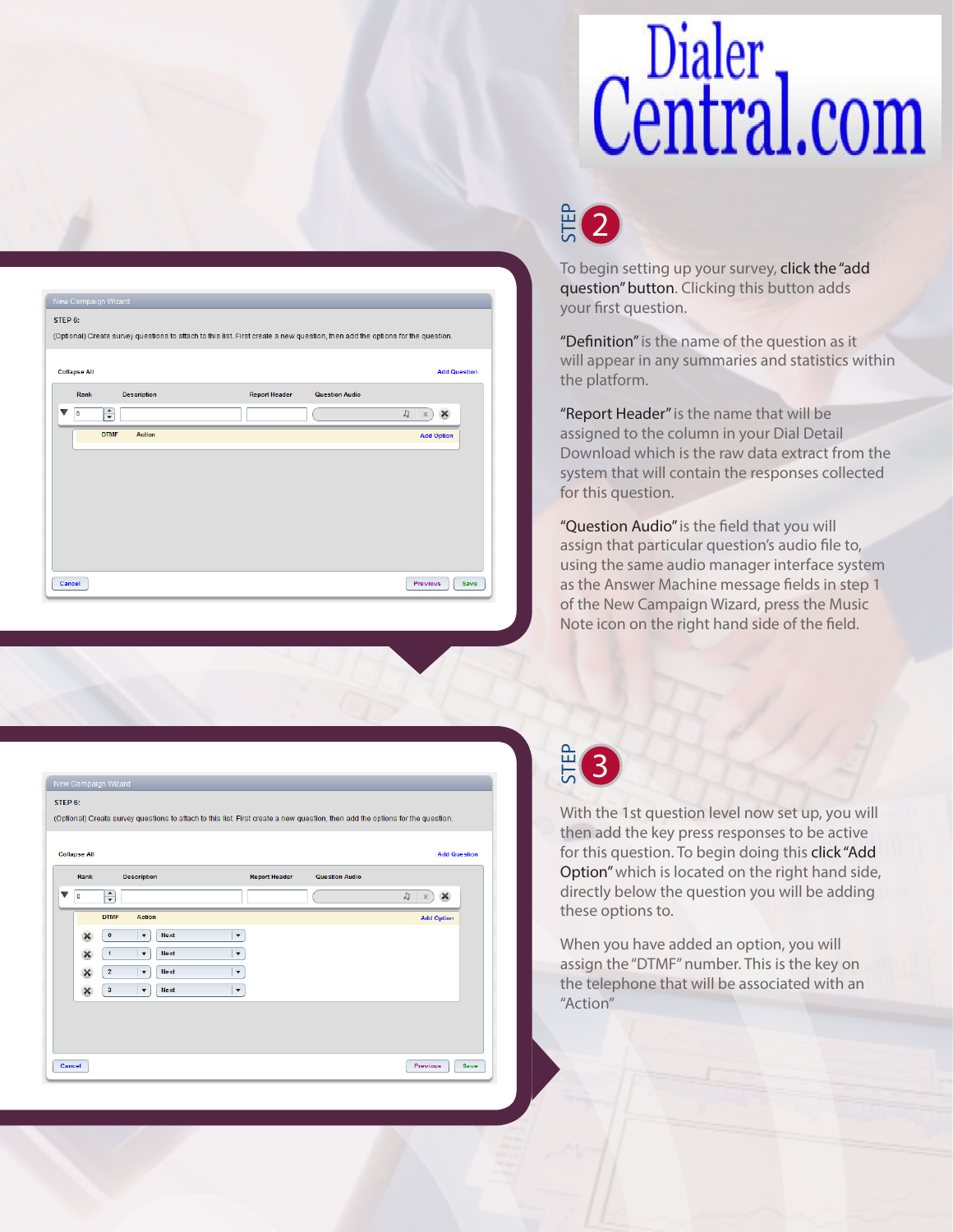### The following Actions available on the Dialer Central IVR and Voice Broadcast Platform:

# Central.com

"Next" – This is the default action and will forward the response to the next question in the survey.

"Go To Question Rank" – This allows you to define a specific question for the response to forward the caller to and allows for multiple survey branches and directed survey flow. It is recommended that any actions being directed to specific questions be set up after all questions have been added to the system. The "Go To Question Rank" will only be able to select questions that are currently set up in the survey.

"Transfer" – This will allow you to connect an external line for the caller to be transferred after you the option in the form of a checkbox to have these transferred calls recorded by the system which can be used quality and informational purposes. a key response has been pushed. The Dialer Central Broadcast Platform will also provide

These recordings will be available for preview within the system when running a Transfer Detail Report under the Reports module. In addition, they are available in the form of a separate .WAV file for each successful transfer attached to the appropriate record on your Dial Detail Download when you extract your information from the system.

"Do Not Call" – This is a feature that is fully integrated with our DNC Manager. When this response is selected by a caller, the data is recorded in your Dial Detail Download as a Do Not Call entry as well as being automatically added to your DNC Manager to be scrubbed out of any further calling.

"Repeat Message" – This option will initiate a replay of the question audio that it is linked to.

"End" – This will result in an abrupt end to the broadcast.

| Collapse All |                                                               |                             |                       | <b>Add Question</b>                      |
|--------------|---------------------------------------------------------------|-----------------------------|-----------------------|------------------------------------------|
| <b>Rank</b>  | <b>Description</b>                                            | <b>Report Header</b>        | <b>Guestion Audio</b> |                                          |
| n.           | €<br>Question 1                                               |                             |                       | $J_{\mathfrak{I}}$<br>×<br>$\,$ $\times$ |
|              | DIME<br><b>Action</b>                                         |                             |                       | Add Option                               |
|              | <b>Go To Question Rank</b><br>$\bf{0}$<br>$\boldsymbol{\tau}$ | [2] Closing<br>$\pmb{\tau}$ | $\pmb{\tau}$          |                                          |
|              | <b>Next</b><br>4<br>۰.                                        | ٠                           |                       |                                          |
|              | $\overline{c}$<br>Next<br>$\mathbf{r}$                        | $\pmb{\mathrm{v}}$          |                       |                                          |
|              | <b>Hext</b><br>з<br>٠                                         | ٠                           |                       |                                          |
| ▼<br>h.      | Question 2                                                    |                             |                       | $J_1$ $\times$<br>$\infty$               |
|              | ÷                                                             |                             |                       |                                          |

|                         | Collapse All |                            |                                       |                      |                | Add Question                       |
|-------------------------|--------------|----------------------------|---------------------------------------|----------------------|----------------|------------------------------------|
|                         | <b>Roma</b>  | Desartation.               |                                       | <b>Report Broder</b> | Question Audio |                                    |
| Ŧ                       | e            | ÷<br>Constituted.          |                                       | ex.                  |                | $\mathbf{u} \times$<br>$\mathbf x$ |
|                         |              | DIME                       | <b>Autum</b>                          |                      |                | <b>Add Option</b>                  |
|                         | $\times$     | $\ddot{\phantom{a}}$       | <b>Galla Question Rank</b><br>$\cdot$ | [2] Chevron<br>٠     | ٠              |                                    |
|                         | $\times$     | ٠                          | <b>Read</b><br>٠                      | ٠                    |                |                                    |
|                         | ×            | $\rightarrow$              | <b>Transfer</b><br>۰                  | $\mathbf{v}$         |                | V Record Transfer                  |
|                         | ×            | $\Lambda$                  | <b>Repeat Message</b>                 | $\pmb{\mathrm{v}}$   |                |                                    |
| $\overline{\mathbf{v}}$ | ٠            | Φ<br>Coestion <sub>2</sub> |                                       | 422                  |                | J Y X                              |
|                         |              | <b>DTMF</b>                | <b>Action</b>                         |                      |                | <b>Add Option</b>                  |
|                         | $\mathbb{R}$ | ٥                          | Heat                                  | ٠                    |                |                                    |
|                         | ×            | H                          | $\pmb{\mathrm{v}}$ . Rest             | $\scriptstyle\star$  |                |                                    |